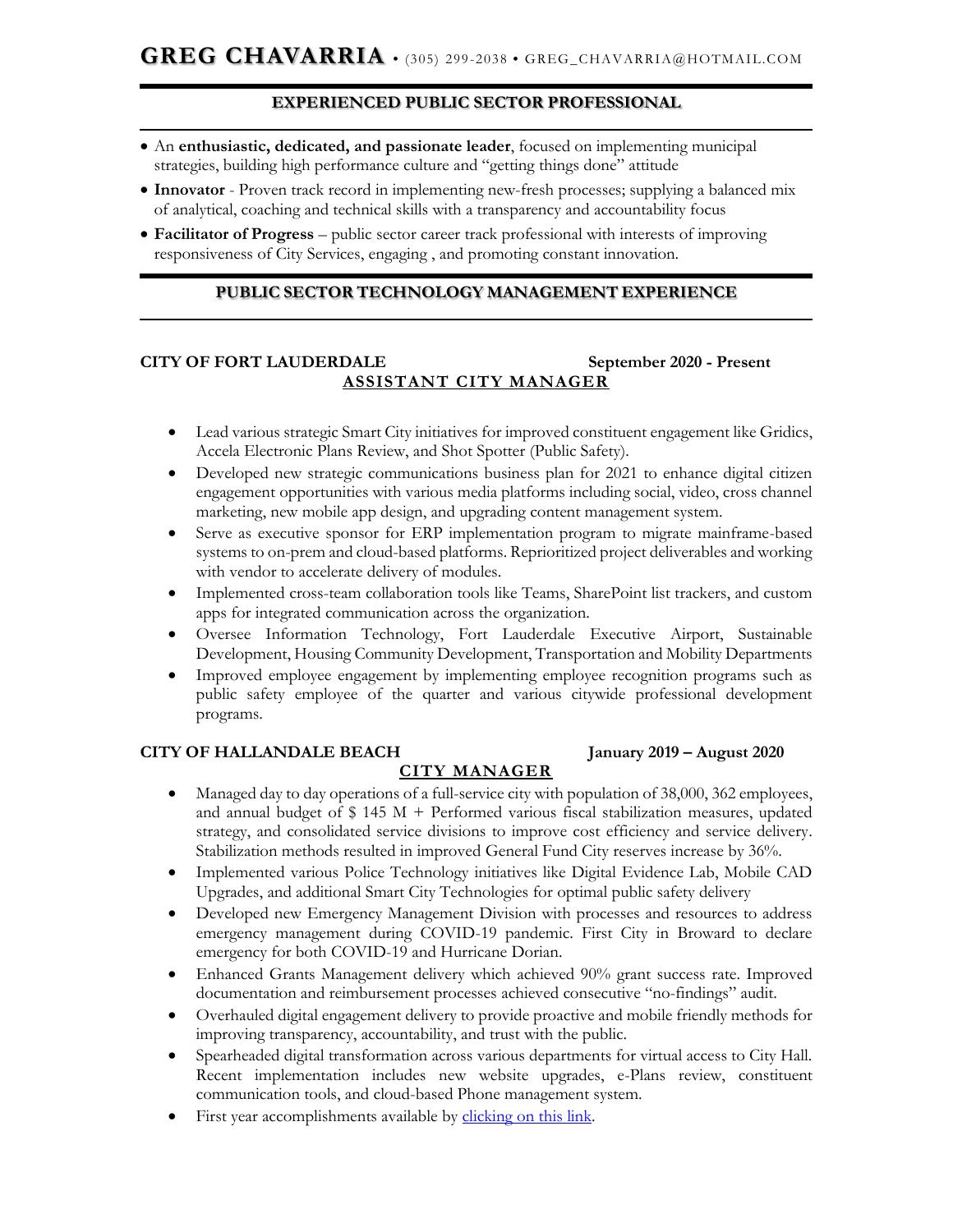#### **CITY OF HALLANDALE BEACH May 2017 – January 2019 ASSISTANT CITY MANAGER/CHIEF INFORMATION OFFICER**

- Responsible for all digital transformation and Smart City initiatives across departments. Developed policies for integration, accountability of systems and technology products.
- Developed Smart City strategy for Public Safety: Project Sponsor for City-wide License Plate Recognition technology strategy to create virtual perimeter across city. Deployed comprehensive digital surveillance program to include Police Body Worn Cameras (1st City in Broward County), Smart Surveillance systems, and vehicle dash cams.
- Oversaw IT, Public Relations, City Clerk Office, Parks & Recreation, and Procurement functions.
- Negotiated and managed all technical expenditures, technical leases, contracts and leveraged federal and state contract pricing, economies of scale and predictable procurement of technical hardware & software.
- Provide strategic budget oversight, review and approval for various department budgets, projects and financial transactions. Assist in prioritizing projects, operational expenditures by monitoring and forecasting year-end reports.
- Served as interim Chief Financial Officer in first two quarters of 2018. Coached Finance department employees and helped earn designation of "Most Spirited Department" for 2018.
- Assisted in centralizing communications for emergency management to provide constant updates for community, employees to facilitate relevant information through various channels.
- Implemented citizen-first strategies to improve engagement and customer which via social media, responsive website improvements, mobile apps, transparency and digital intake portals
- Integrated departmental processes for improved turnaround time for resolving constituent complaints via City mobile app and City Commission Requests
- Assisted in enhancing workforce by delivering training programs and providing skills development for staff and department directors through mentoring and coaching.

#### **CITY OF HALLANDALE BEACH January 2015 – May 2017**

# **CHIEF INFORMATION OFFICER**

- Implemented Tyler Cloud Based ERP system to include integration of Payroll, Finance, Utility Billing, Development Services, HR, Public Safety, Plan Review, Work order and GIS mapping capabilities. Transitioned from legacy mainframe systems to new improved with greater public accessibility to information and improved accountability and reporting mechanisms.
- Provide strategic technical support & solutions for core city functions such as Emergency Management, legislation & public transparency, fiduciary duties, public safety and citizen support services
- Virtualized 80% of servers to improve carbon footprint, backup and recovery capabilities, increase storage and improve total cost of ownership (optimizing licensing & maint. costs)
- Enhanced citizen engagement & external communications by implementing new social media channels, website upgrades, deploying functional specific mobile apps, transparency portals, & integrating public information services under the innovation technology department.
- Consolidate technical expenditures for all city departments to leverage pricing, economies of scale and predictable procurement of technical hardware & software
- Enhanced internal customer service experience & improved accessibility for external stakeholders.
- Coach, motivated and lead change management across organization to ensure continuous improvement and increase efficiencies.
- Manage and negotiate multiyear contracts and vendor service level agreements for cost efficiency and service delivery assurance.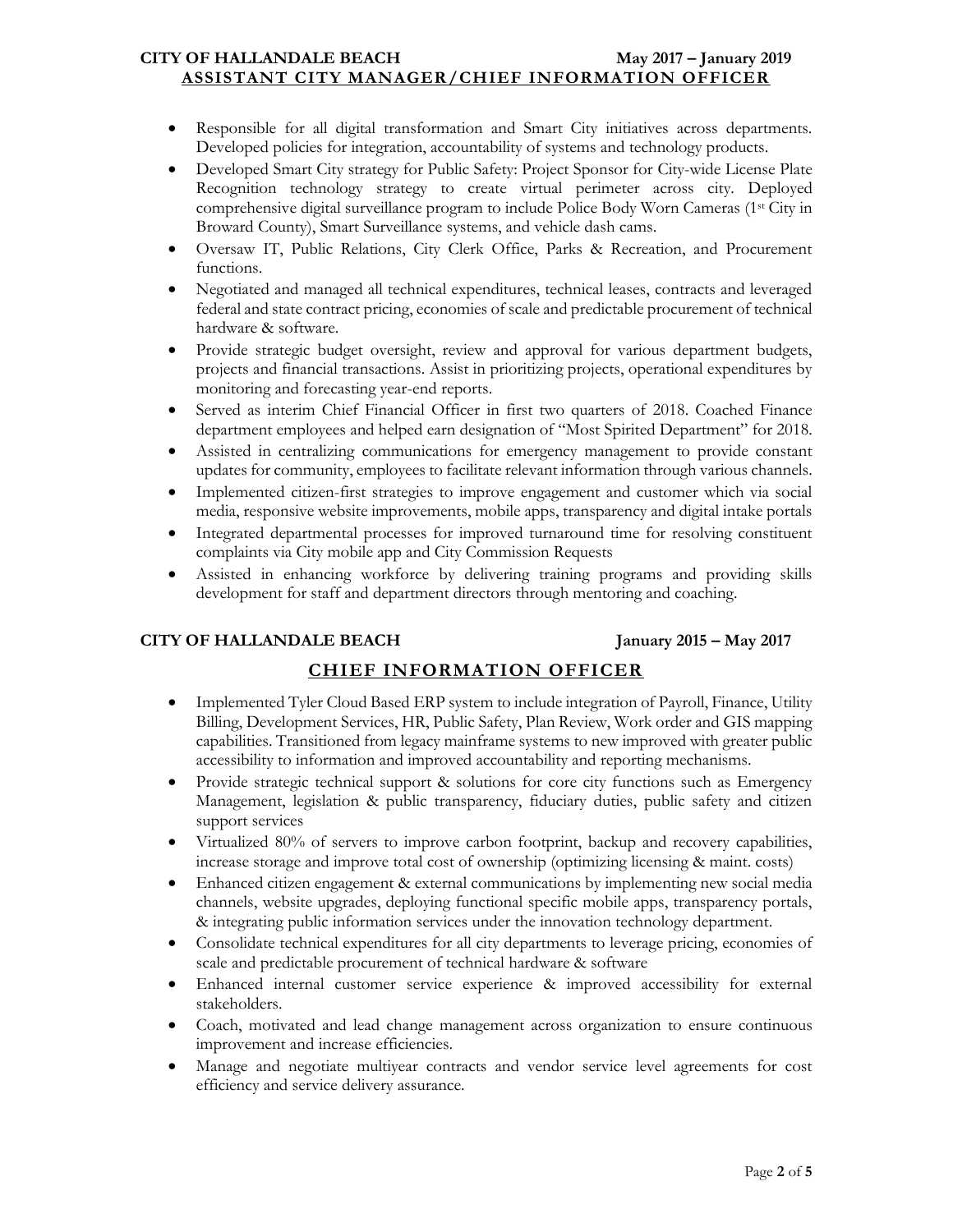## **IT DIRECTOR**

- Manage \$2.7M budget for Information Technology Services for the City; prepared comprehensive plans for the improvement and expansion of citizen engagement, transparency and collaboration activities.
- Enhanced electronic communications strategy to engage with City Constituents via new media channels such as Doral TV transmission via AT&T, Smartphone apps, Automated Emergency Notification systems and Enhanced A/V Services for Commission Meetings
- Assisted in City Strategy development; aid in administrative decision-making processes with other City departments through collaborative measures.
- Authored new policies and procedures to improve operational efficiency and customer service effectiveness across City Departments
- Lead the deployment of automated systems to improve customer service for public facing departments such as Building Department's Interactive Voice Response system and the online payment modules for Burglar Alarms and Parks Department registration system.
- Managed capital improvement projects for city infrastructure such as wireless line of sight mesh network project and physical security camera deployments within planned budget and scheduled.

#### **UNICOM Government May 2012 - August 2013**

#### **PROJECT MANAGER**

- Managed \$25M+ of IT service delivery contracts across the globe in the areas of system development, product management, and system integration. Project portfolio included largescale Homeland Security, Federal, and International security projects.
- Organize and supervise Services Delivery team of 50+ professionals comprised of technical leads, security team managers, IT service delivery personnel, network technicians, procurement management team, technical SMEs and physical installation team
- Deliver cost and budgetary analysis support for project stakeholders, specifically, developing cost estimates for various procurement scenarios, providing direct input and support during the development of cost estimates, and working closely with the customer to develop the budget formulations and documentation
- Performed vendor/procurement management responsibilities such as contracts negotiation, claims & performance management. Responsible for overseeing a total of 16 sub-contracting companies

#### **ELEVENTH JUDICIAL CIRCUIT OF FLORIDA February 2011 – May 2012**

#### **CHIEF INFORMATION OFFICER**

- Lead Technology Executive position managing IT Services Delivery for Court Operations and Judicial Government. Internal Customer base included 123 elected officials (Judges), service support personnel and judicial partner agencies
- Draft and Publish technical policies to improve systems security and accountability
- Prioritized projects schedules and operating expenses to focus on core court government services
- Implemented Innovative and Accountable Solutions which include eCourt, eCourtesy, and Strategic reporting Dashboard for Executives and Judges.
- Implementation of Multi-Function Devices across enterprise that reduced isolated printing and allowed for shared printing functionality. This initiative alone has saved \$80K in one year and improved electronic document collaboration.
- Achieved IT Operational Budget Savings by 30% within first 6 months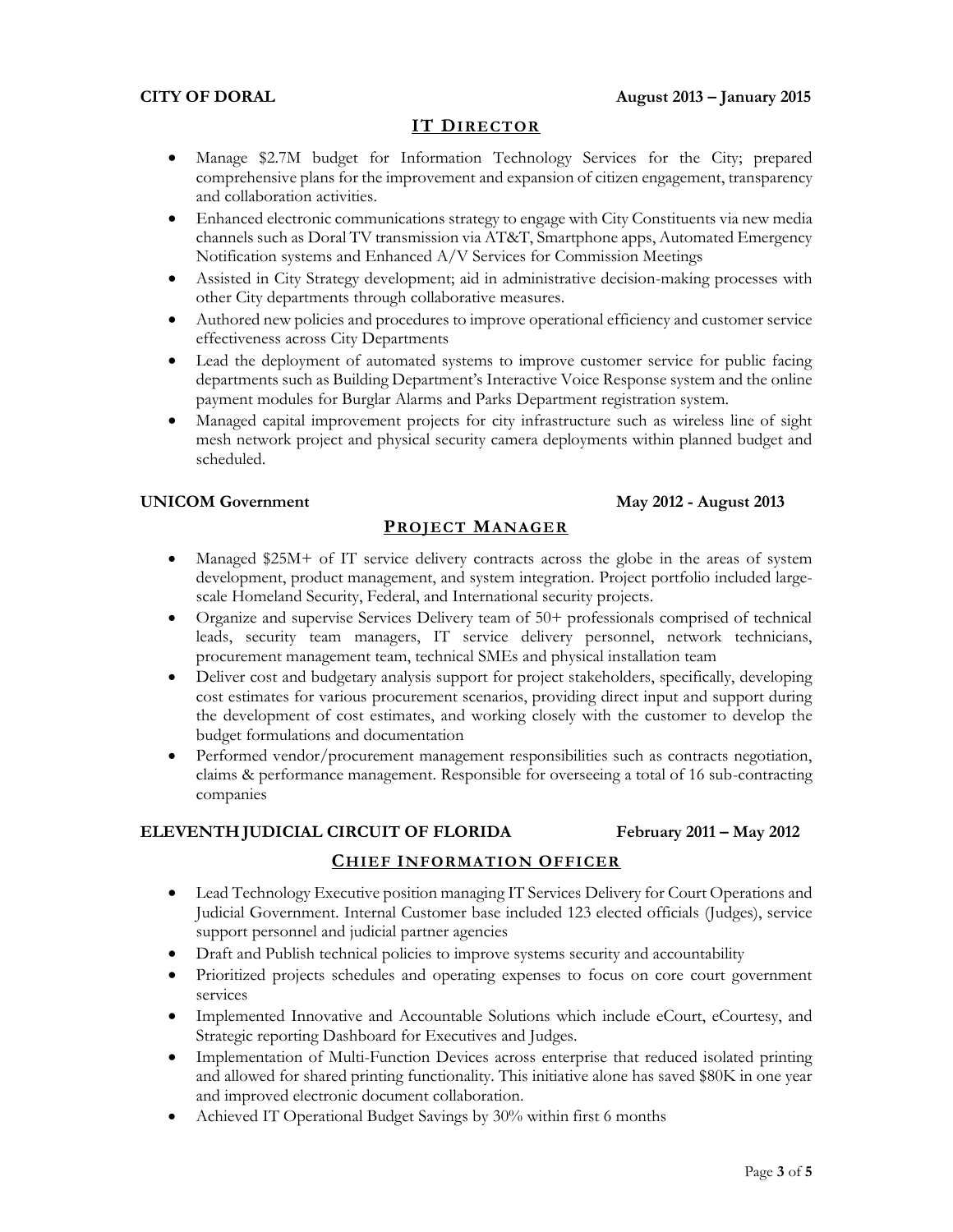# **MIAMI POLICE DEPARTMENT August 2008 - February 2011**

## **INFORMATION SYSTEMS MANAGER (SECTION COMMANDER)**

- Managed critical 911 Public Safety Applications. Responsible for implementing successful service level agreements Police and Fire Department Systems. Manage the IT operations for hardware, software, network and security for public safety infrastructure  $> 1500+$  users
- Administer lean budget for IT Purchases and IT contracts. Negotiated cost savings contracts saving more than 15% in operational costs
- Saved over \$2.5 M / year by implementing custom online solutions. Provided Solution architecture for enterprise information sharing efforts.
- Provided innovative and administration leadership for achieving the organizations balanced score card goals. Surpassed goals by 15% every quarter.
- Implemented Lean process to abolish lengthy and redundant processes. Reduced resource logging time to 1/3 of original time by analyzing and recommending best business practices.

## **CITY OF MIAMI I.T. DEPARTMENT,** Miami, FL **October 2005 – August 2008 PROJECT MANAGER**

- Supervised & Managed IT Project Development teams for completion of enterprise wide scale projects. Received department award for from Fire Dept. completing tasks and assignments on time, within budget and scope
- Trained and mentored users in security best practices, documented procedures for new systems and facilitated transition of new information systems.
- Developed process to incorporate Fire Union business rules within system. This saved more than \$60K in consulting fees.
- Successfully managed web and database system solutions to improve operations saving more than \$1.2 M in Software purchases and recurring software maintenance fees.

# **CITY OF MIAMI I.T. DEPARTMENT,** Miami, FL **August 2002 – September 2005 SENIOR PROGRAMMER**

- Optimized existing web solutions to provide easier access, efficient connectivity and faster processing
- Implemented HIPPA compliant information security methods for integrity of data transmission from vendor sites to enterprise information servers
- Obtained high merit recognition for reducing software deployment updates to 1/5 of development time.
- Achieved nomination for "Employee of the year" 2003

## **CITY OF MIAMI I.T. DEPARTMENT,** Miami, FL **June 2000 – August 2002 PROGRAMMER**

- Developed Web first ever web based systems that reduced finance function processes
- Streamlined application development by implementing new programming methodology
- Obtained "High Customer Service" award for help desk support. Nominated for employee of the year.

# **CITY OF MIAMI PUBLIC WORKS DEPARTMENT,** Miami, FL **May 1999 – June 2000 CIVIL ENGINEER**

- Worked closely with outside contractors and government agencies to ensure overall project coordination and completion. Developed specifications, participated in vendor selection, managed projects, and communicated with supervisor's project progress.
- Managed roadway engineering and facility construction projects from concept to fruition.
- Delivered engineering design of Storm Sewer and Highway construction projects. Managed multiple project portfolio for Capital Improvement Programs.